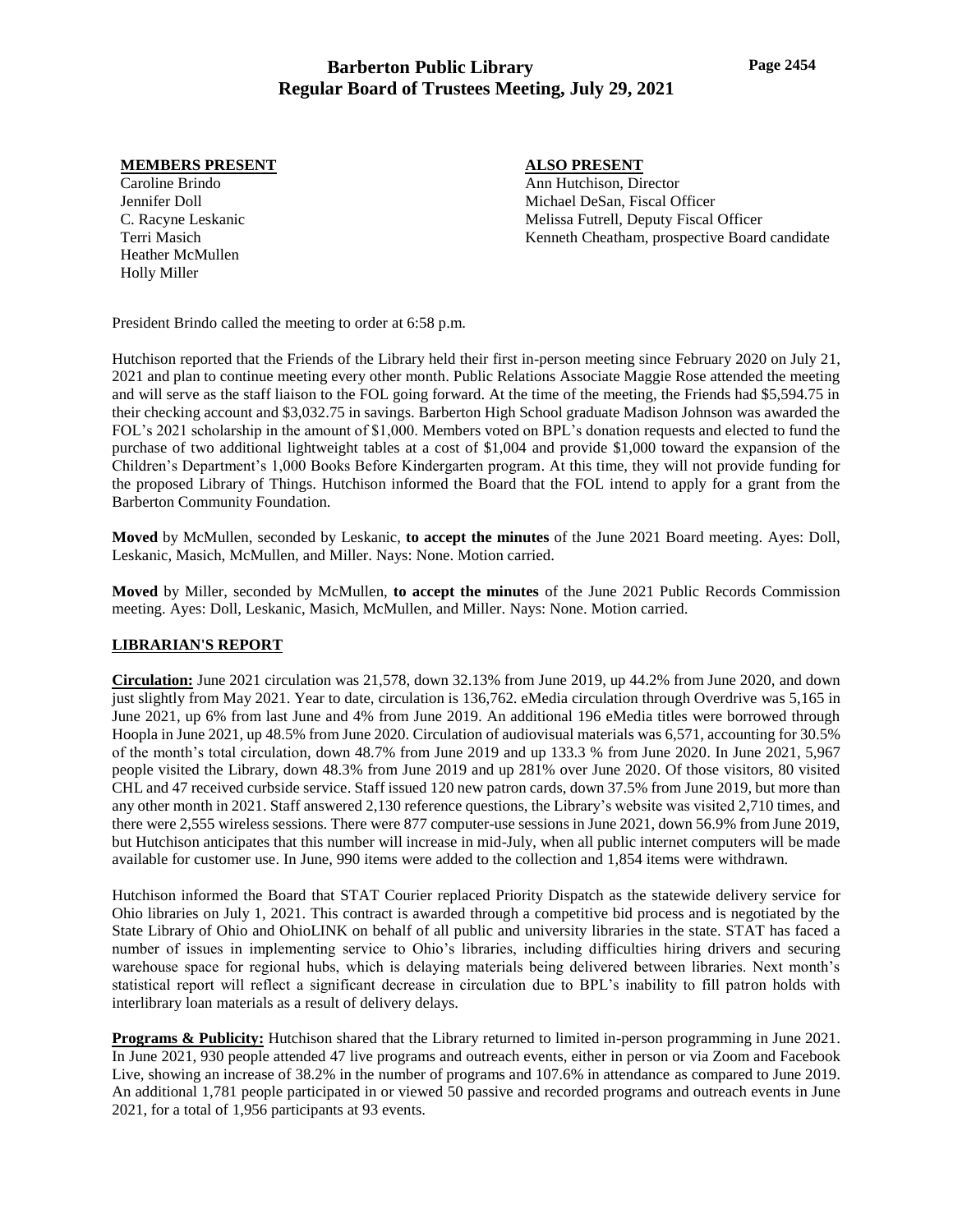## **Barberton Public Library Regular Board of Trustees Meeting, July 29, 2021**

Staff continue to work to overcome technology challenges involved with virtual programming and are collaborating to familiarize themselves with the new audiovisual equipment in the Spillette Room.

Hutchison shared that the Library's Spillette and Board Rooms are once again available for use by outside individuals and organizations. Next Wednesday, August 4, BPL will host State Representative Tavia Galonski's Opportunity Town Hall, a discussion regarding redistricting, the state budget, and other legislative updates from 10:00 a.m. to 12:00 p.m. in the Spillette Room.

Hutchison informed the Board the Children's Department will offer no programming in August as they begin preparing for the fall.

### **Donations:**

Jim Dilyard, author - *Ian and the Great Silver Dragon: Bry-Ankh* & *Ian and the Great Silver Dragon: A Friendship Begins* Leroy Martin - 2 portable projection screens

Richard Wehling - \$50.00 Anonymous - 862 books, 30 DVDs, 20 magazines, 1 box of embroidery floss, \$20.00

**Moved** by Doll, seconded by Leskanic, **to accept the donations**. Ayes: Doll, Leskanic, Masich, McMullen, and Miller. Nays: None. Motion carried.

**Other:** Hutchison shared that the engraved name pieces on the library's donor wall have been filled with a dark stain to improve legibility, and that the donor recognition scheme has been updated to include gifts of \$250.00 and higher on the donor wall.

The Barberton City School District's bus tour for new teachers will visit BPL on Friday, August 13. Hutchison, Children's Services Manager Alison Huey, and Teen Librarian Sarah Granville will provide a tour of the Library and promote Library services during the session.

Hutchison informed the Board that, due to safety concerns and limited staffing, the Library will hire off-duty police officers to provide security on Sundays beginning in September. Hutchison is also investigating a self-defense session for October's Staff Development Day.

BPL's most recent strategic plan expired in 2015, and Hutchison has spoken with NEO-RLS regarding their strategic planning consulting services. A staff session will be scheduled for Staff Development Day 2022, and NEO recommended a half-day planning session for the Board as well. This planning session could serve in place of Board retreat in 2022, but Hutchison would like to plan a retreat in 2023 to focus on governance, meetings, and the role of the Board of Trustees.

#### **FISCAL OFFICER'S REPORT**

The Public Library Fund tax distribution for the month of July 2021 for the Barberton Public Library was \$113,690.52.

DeSan reviewed the financial reports, bank reconciliations, and bills paid for the month of June 2021.

DeSan reported the Audit Report has been finalized by the State, which was emailed to the Board.

**Moved** by Masich, seconded by Leskanic, **to accept the financial report, bank reconciliations, and bills** paid for the month of June 2021. Ayes: Doll, Leskanic, Masich, McMullen, and Miller. Nays: None. Motion carried.

#### **COMMITTEE REPORTS**

**Finance and Audit Committee**: No meeting held.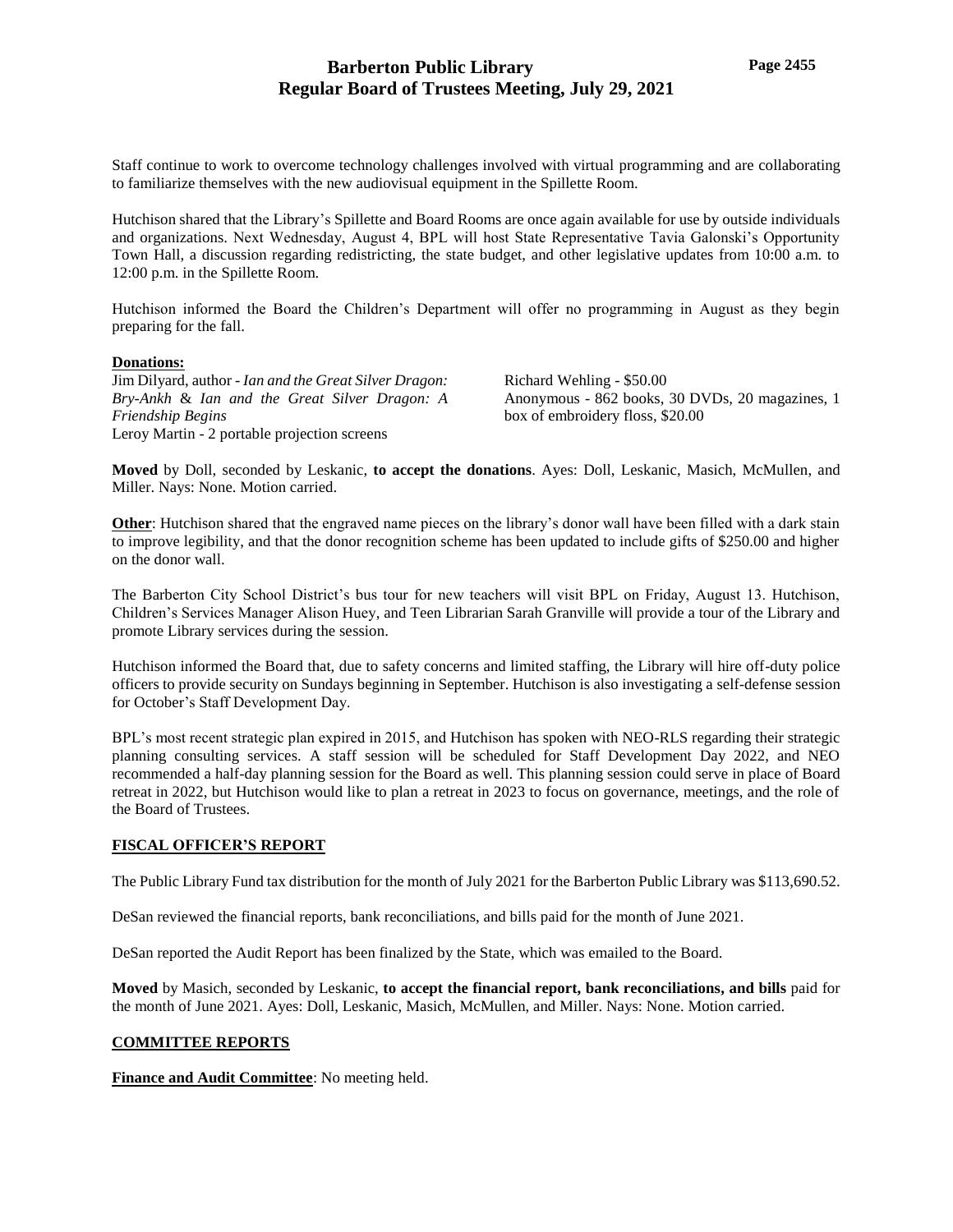# **Barberton Public Library Regular Board of Trustees Meeting, July 29, 2021**

**Personnel Committee**: Doll reviewed the July 29, 2021 meeting.

**Moved** by Doll, seconded by Masich, **to accept the resignation of Children's Librarian Abby Lowe**, effective August 14, 2021. Ayes: Doll, Leskanic, Masich, McMullen, and Miller. Nays: None. Motion carried.

**RESOLUTION 20-2021 Moved** by Masich, seconded by Doll, to **request the Barberton Board of Education appoint Kenneth Cheatham** to the Barberton Public Library Board of Trustees for a full-term expiring June 30, 2028. Ayes: Doll, Leskanic, Masich, McMullen, and Miller. Nays: None. Resolution adopted.

The Committee recommended adding Juneteenth National Independence Day as a "floating" holiday for BPL, along with Martin Luther King Day, Presidents Day, Columbus Day and Veterans Day. Eligible employees earn holiday leave for these days though the Library remains open and would be granted time for June 19, 2021. This will require an amendment to the Employee Handbook.

**RESOLUTION 21-2021 Moved** by Doll, seconded by Leskanic, **to accept the proposed revisions to the Employee Handbook.** Ayes: Doll, Leskanic, Masich, McMullen, and Miller. Nays: None. Resolution adopted. See attached, page 2457.

**Building and Equipment Committee**: No meeting held.

**Summit County Library Trustees Council**: No meeting held.

### **COMMUNICATIONS AND CORRESPONDENCE**

**OLC Legislative Update**: None.

**Community Correspondence**: None.

## **OLD BUSINESS**

**COVID-19 Updates**: Hutchison reported the Library will resume normal hours beginning on September 7, 2021. Mask requirements have been loosened for customers, though masks are still strongly recommended for all and required for those who are not fully vaccinated. Staff members have been asked to continue to wear masks when moving throughout the building or working in close proximity with others. With the increase in Delta variant cases, Hutchison continues to monitor CDC and Health Department recommendations.

#### **NEW BUSINESS**: None.

**Moved** by Masich, seconded by Leskanic, **to adjourn** the meeting at 7:40 p.m. Ayes: Doll, Leskanic, Masich, McMullen, and Miller. Nays: None. Motion carried.

\_\_\_\_\_\_\_\_\_\_\_\_\_\_\_\_\_\_\_\_\_\_\_\_\_\_\_\_\_\_\_\_\_\_\_\_\_\_\_\_\_ \_\_\_\_\_\_\_\_\_\_\_\_\_\_\_\_\_\_\_\_\_\_\_\_\_\_\_\_\_\_\_\_\_\_\_\_\_\_\_\_\_

Caroline Brindo, President **Holly Miller, Secretary**